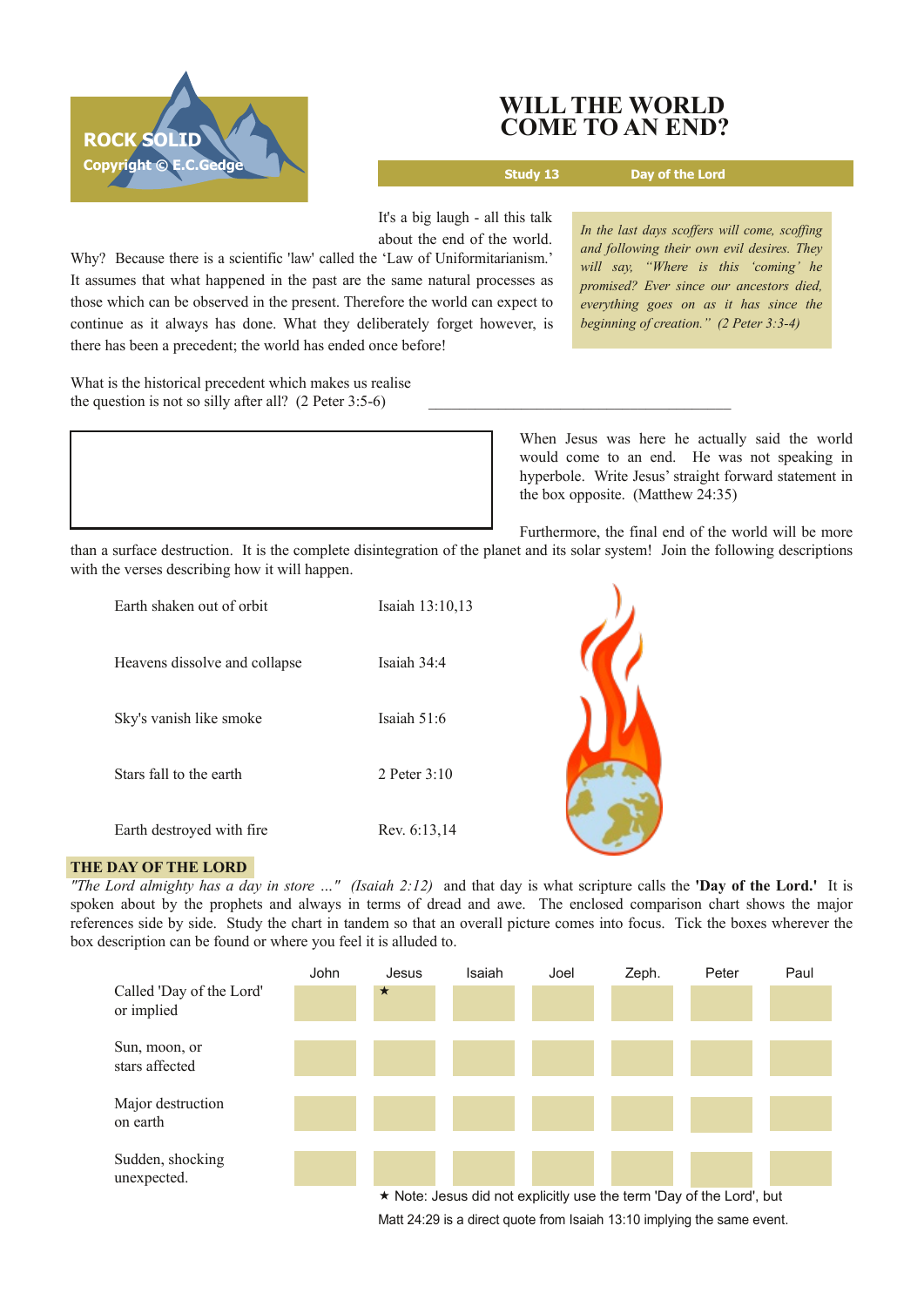## **WHAT ABOUT ZECHARIAH?**

Now we throw a cat among the pigeons. The prophet Zechariah also speaks of a 'day of the Lord' but his scenario is different to the other prophecies in that it speaks of survival after the holocaust. There seems to be a contradiction since it would not be possible for earth to survive what the other prophets talk about. Fill the missing line from Zephaniah 3:8 and compare it with what Zechariah says.



So what does Zechariah mean by survivors? Here are two possible explanations. Please tick the one you think best explains.

#### **Strict Literal View**

Zechariah 14 will happen in the future and has to be **fulfilled literally** in all aspects. It will begin at the return of Christ and will be a **partial destruction** after which the earth will be refurbished and the survivors go into the millennial reign. The end of the world, as described by other prophets, will occur 1000 years after that.

#### **Double Fulfillment View**

Zechariah 14 is a **'double fulfillment prophecy.'** The initial fulfillment was the destruction of Jerusalem by armies in AD70 followed by the spread of the gospel (in symbolic language) throughout the Church age. However this early fulfillment prefigures a final and **complete destruction** which happens at Christ's return.

#### **WILLTHERE BE A 1000 YEAR REIGN?**

Any question about the end of planet earth depends on what we think concerning the 'Millennium.' The details are beyond the scope of this study but it cannot be ignored because one thousand is a lot of years to fit. Also the Christian world is seriously split on this matter and students of prophecy have to decide between (at least) two main views before considering what might or might not happen to the world.

# The Pre millennial view

The premillennial view teaches that the second coming of Christ will come **before the millennium** and that he will establish a literal earthly kingdom. This Kingdom will be centered in Jerusalem from where he will rule the whole earth. At the end of the 1000 year reign Satan will be loosed for a short

season and will attempt to overthrow the kingdom but will fail. At this stage there will be a massive conflict culminating in the destruction of our present world and the creation of a new heavens and earth.



The Amillennial view considers the term 'thousand' in Revelation 20 as figurative representing a long, indeterminable period from Christ unto his second coming. During this millennial period the New Testament harvest is reaped, then, in the latter days, Satan will be loosed for a season resulting in deception and apostasy. After that Christ will return and the earth will be consumed in fire. It will not survive the cataclysms to stand for

another 1000 years. Instead there will be a new heavens and earth in which the righteous will dwell with God eternally.

Discuss this with Christian friends then share your point of view here. And remember, great men of God have held to one or the other belief.

**More studies (and answers) here: www.5loaves2fishes.net/freeresources**